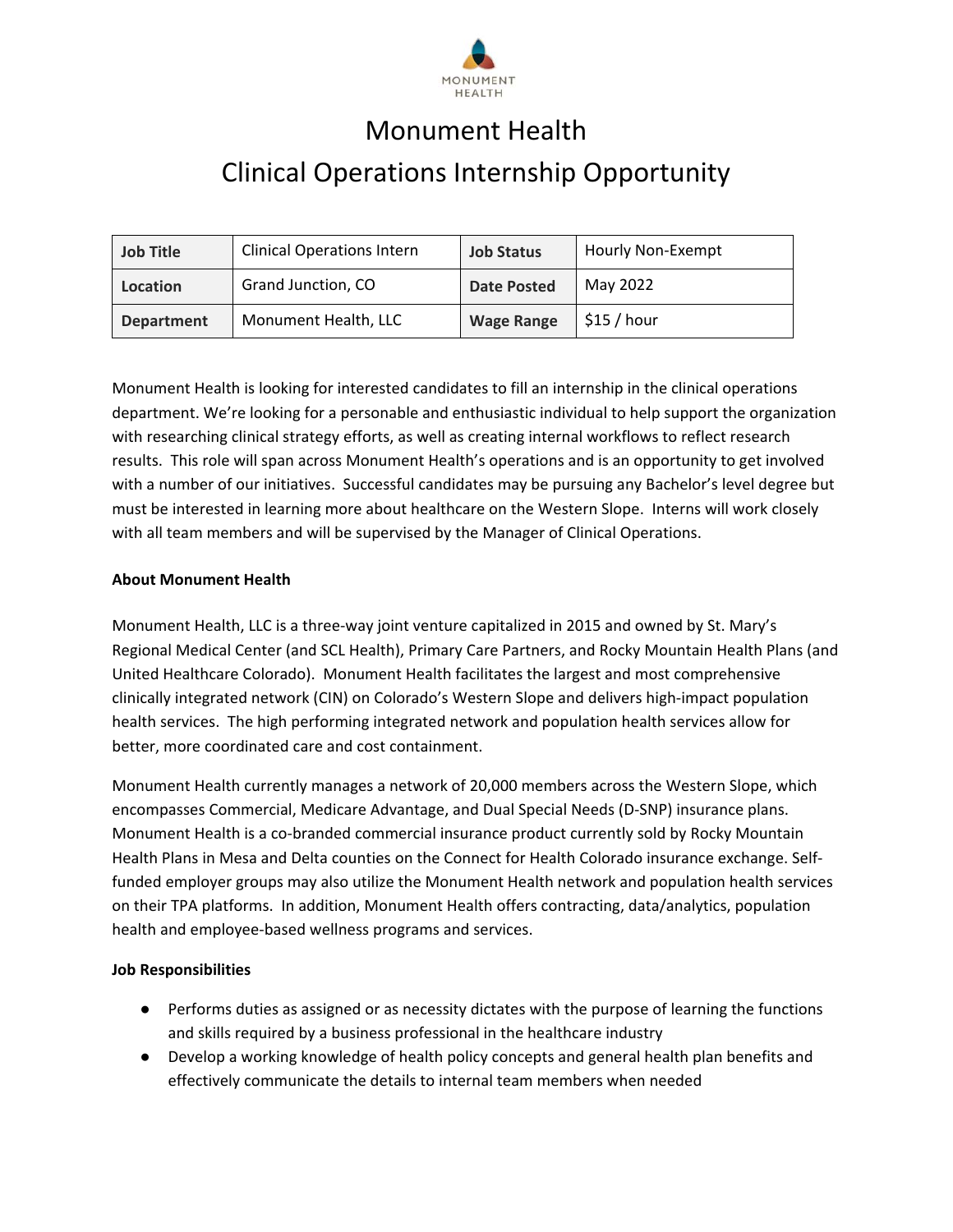

- Compile information from medical records, internal reports, and other resources while maintaining confidentiality according to established privacy standards
- Research and create workflows that reflect best practices for health plan benefits and population health outreach projects
- Collaborate with and support the internal team and executive leadership for meeting preparation including developing powerpoints and other deliverables, scheduling, setup, etc.
- Accurately document and track your work on internal tools
- Contributes to team office functions as needed to help the office run in a smooth and efficient manner with minimal oversight
- Primarily a desk job in an office environment requiring lifting ≤ 10 lbs, sitting for long periods of time, and repetitive movements

# **Basic Qualifications**

- Currently enrolled in a Monument Health affiliated university (i.e. Colorado Mesa University, Western Colorado Community College); both undergraduate and graduate students welcome
- 1+ year of experience using collaborative document management solutions such as Google Drive
- 1+ year of experience in Google G-suite and/or Microsoft Office Suite
- Reliable transportation and valid and current drivers license and auto insurance

# **Preferred Qualifications**

- Highly-motivated, self-driven person who can learn quickly and be comfortable in a fast-paced, start-up environment where direct feedback is regularly provided
- Background or educational training related to the medical field or health insurance
- Work well independently and on a team
- Ability to manage multiple tasks at one time and move quickly from one project to another
- Skilled in independent critical thinking
- Communicate and clarify intentions, requirements, and offer different perspectives
- Willingness to adhere to and champion Monument Health's Core Values: Community, Stewardship, Integrity, Accountability, Transparency, Results, Growth and Learning

### **OSHA Category Classification: JOB CATEGORY II**

Tasks that involve no usual exposure to blood, body fluids, or tissues. However, because of the nature of the work, the performance of Category I tasks may be necessary. The normal work routine involves no exposure to blood, body fluids, or tissues, but exposure or potential exposure may result as a condition of employment. Appropriate protective equipment (i.e., gloves, masks, gowns, etc.) are